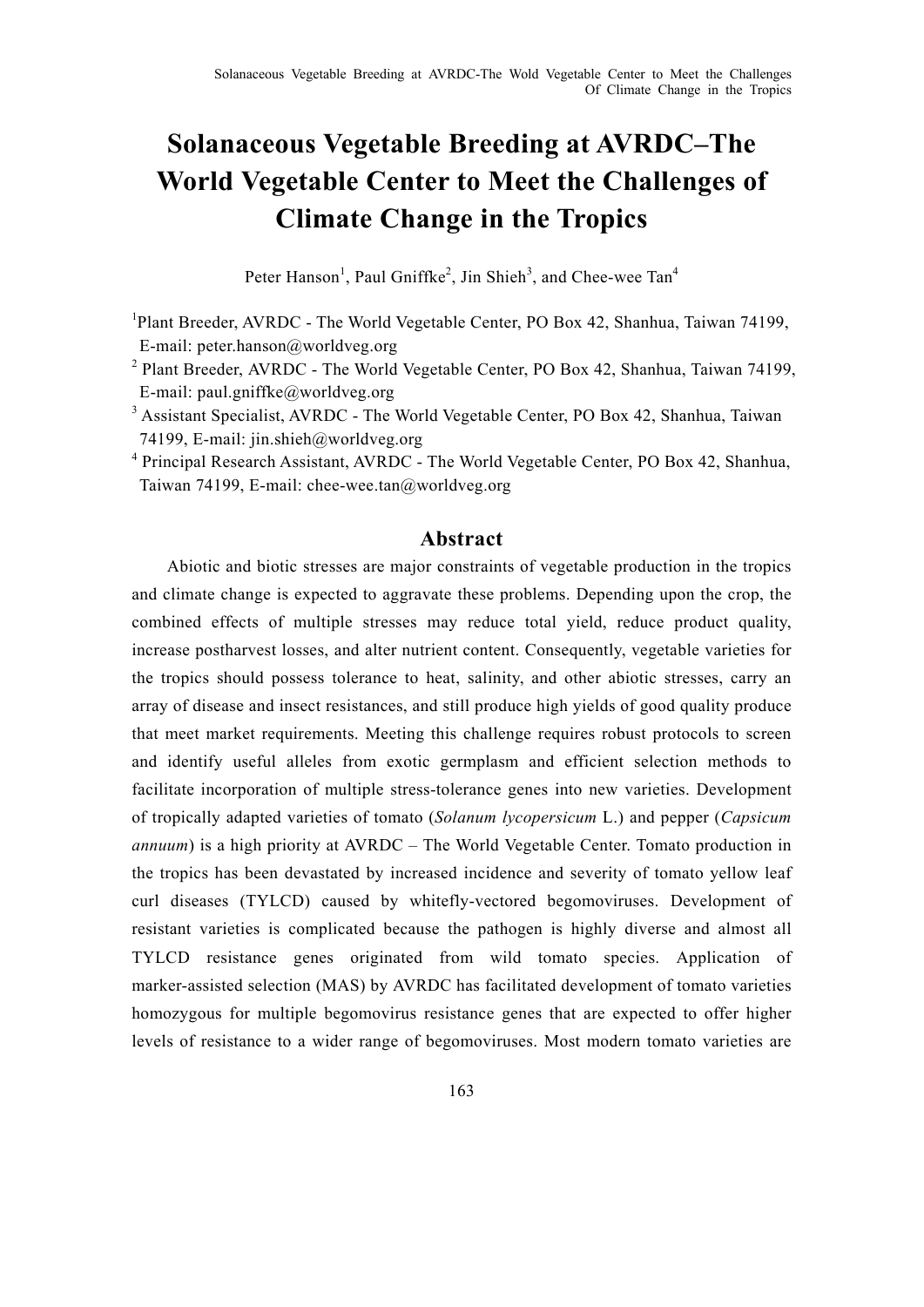sensitive to heat, drought, and salinity, but sources of stress tolerance have been found mainly in wild tomato accessions. AVRDC uses a multidisciplinary approach to map genes conditioning heat, drought, and salinity tolerance in tomato and to identify markers linked to targeted genes to facilitate gene introgression. Sweet pepper is a high value crop but sensitive to heat. AVRDC's strategy to develop a tropical sweet pepper emphasizes the evaluation of sweet pepper lines under Taiwan summer stress (high temperatures and humidity) for yield components (fruit number, fruit weight) and traits linked to heat stress adaptation (pollen viability, root mass, vegetative biomass). Lines performing well for different components or traits have been identified and our hypothesis is that crossing lines with complementary traits and selection will lead to new lines with improved levels of heat tolerance. Breeding varieties adapted to climate change will shift more attention toward breeding for tolerance to abiotic stresses, which are often genetically and physiologically complex. Manipulation of multiple genes and traits will complicate vegetable breeding and will require effective use of conventional breeding techniques and molecular markers involving multidisciplinary teams.

## **Introduction**

The solanaceous vegetables include globally important crops such as tomato, chili pepper and sweet pepper as well as regionally important crops such as eggplant (Solanum melongena), African eggplant (S. aethiopicum, S. anguivi, S. macrocarpon), and African nightshade (S. scabrum, S. villosum, others). Solanaceous crops are major significant sources of pro-vitamin A carotenoids, vitamin C, and other micronutrients. Production of high value horticultural crops offers smallholders in developing countries opportunities to substantially boost income and alleviate poverty. Because horticulture is labor- and capital-intensive, jobs are generated on-farm; transport and processing of horticultural products also creates off-farm employment for semi-skilled or unskilled workers (Weinberger and Lumpkin, 2005). Unfortunately, insect pests, diseases, high temperatures, salinity, drought and other factors limit solanaceous crop production for smallholder farmers in Africa, Central/South America, and Asia. For example, tomato yields are 10 to 12 t/ha in sub-Saharan Africa and tropical Asia, compared with 28 t/ha worldwide (FAO, 2006). It is expected that the direct and indirect effects of climate change will only exacerbate problems for small-scale tropical vegetable farmers.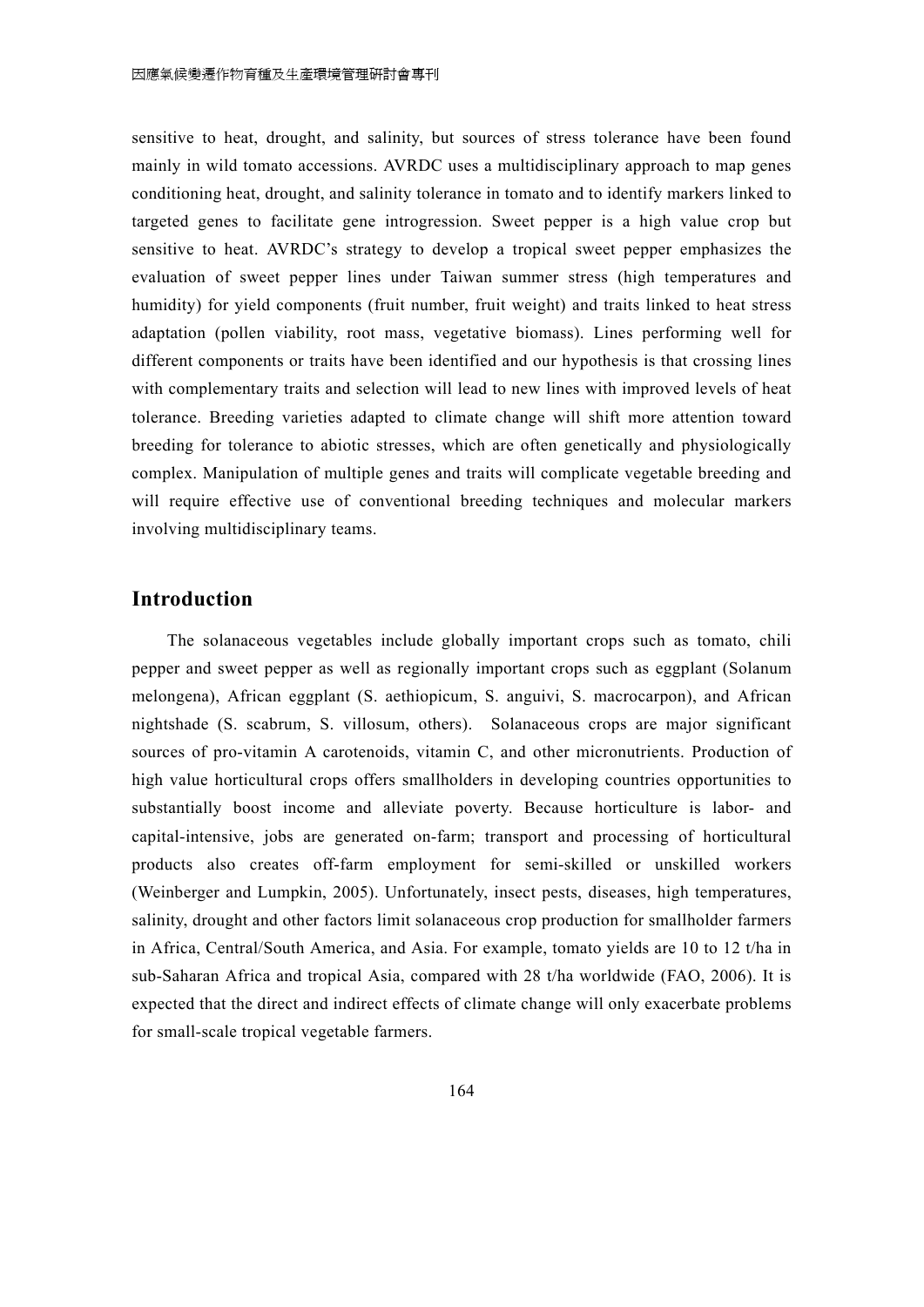Solanaceous Vegetable Breeding at AVRDC-The Wold Vegetable Center to Meet the Challenges Of Climate Change in the Tropics

Depending on the crop and region, the combined effects of multiple abiotic and biotic stresses can reduce total yield, increase unmarketable yield, lower produce quality, increase postharvest losses, or alter nutrient content of the produce. The possible effects of climate change should be assessed by crop, and appropriate breeding objectives and strategies designed. For example, fruit set and yield of most tomato and sweet pepper will be adversely affected as mean temperatures exceed 25  $^{\circ}$ C (de la Peña et al., 2011), while eggplant may not suffer significant declines in fruit set until mean temperatures exceed 30 °C. Climate change will impose multiple stresses that should be addressed by a combination of improved varieties and management practices. For most crops, tolerance to heat, drought, salinity and other stresses are both physiologically and genetically complex, which will complicate breeding programs. Even if stress tolerant varieties are developed, farmers may not adopt them unless these varieties meet the requirements of all stakeholders in the value chain, including farmers, transporters, wholesalers, retailers and consumers.

AVRDC's breeding programs aim to develop varieties to expand opportunities in tropical vegetable production. Vegetable varieties for the tropics should possess multiple disease and insect resistance and tolerance to stress—and still produce high yields of high quality, nutritious produce. This paper will focus on two examples of approaches AVRDC uses to breed improved varieties better adapted to climate change: (1) pyramiding virus resistance genes via marker-assisted selection to manage tomato-infecting begomoviruses and (2) improving heat tolerance in sweet pepper.

# **Tomato varieties resistant to tomato yellow leaf curl disease for the tropics**

A direct relationship between climate change and the rapid spread of tomato yellow leaf curl disease (TYLCD) in Taiwan, the subtropics and tropics, is not certain; however, periods of warm and dry conditions favor rapid increase of whiteflies (*Bemisia tabaci*), the vector of the begomoviruses that cause TYLCD. Early begomovirus infection of susceptible tomato plants results in severe stunting, reduced leaf size, foliar chlorosis, and yield losses up to 100%. Early efforts by the worldwide tomato breeding community to identify TYLCD resistance in cultivated tomato were unsuccessful but high levels of resistance were found in some wild tomato species, especially some accessions of *S. chilense*, *S. peruvianum*, and *S. habrochaites.* Interspecific crosses and backcrosses have led to the introgression of *Tomato*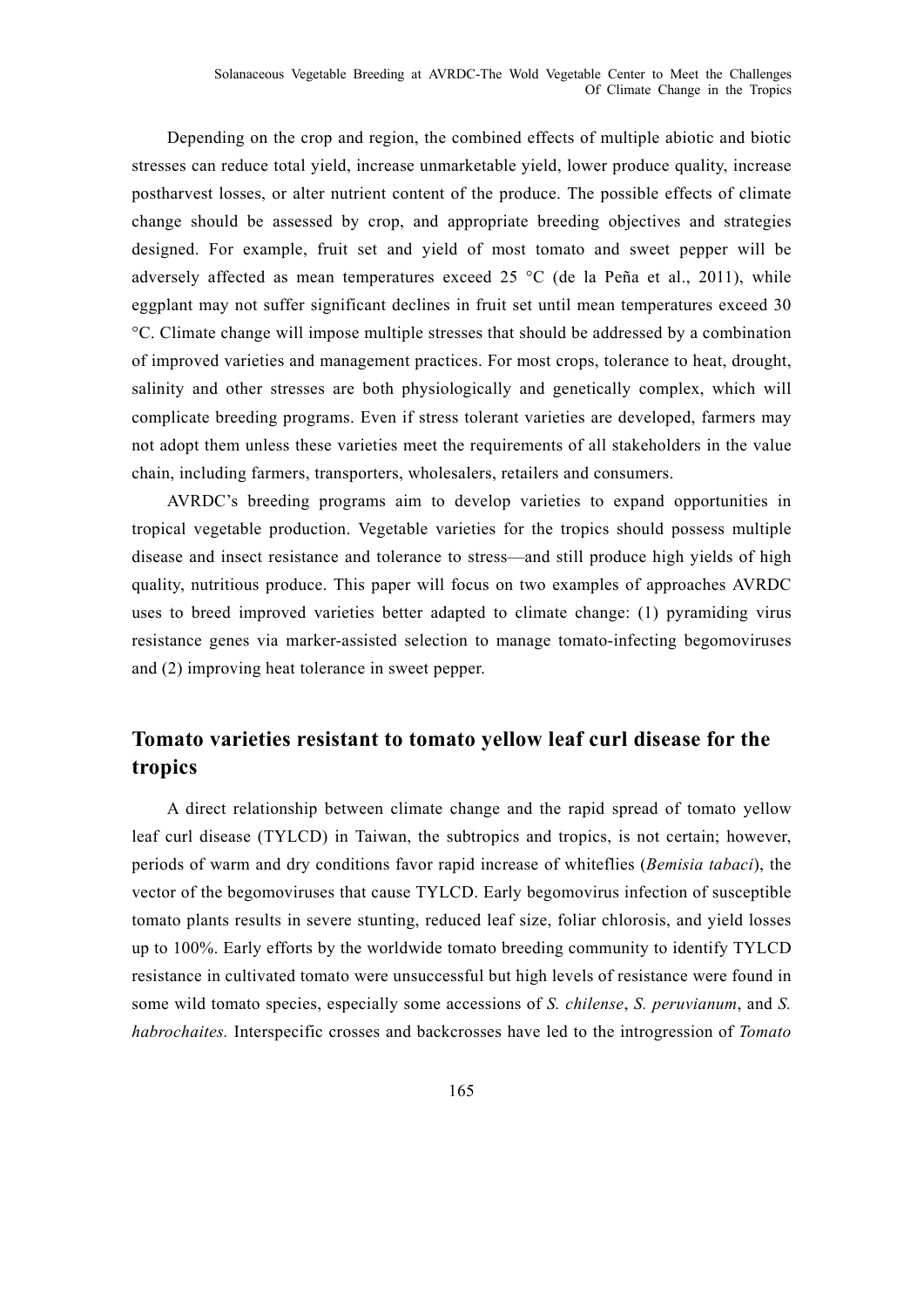*yellow leaf curl virus* (TYLCV) resistance genes *Ty*-1, *Ty*-2, *Ty*-3, *Ty*-4, *Ty*-5 (Ji et al., 2007; Anbinder et al., 2009). Early TYLCD resistance breeding at AVRDC focused on *Ty*-2, which offered excellent resistance to begomoviruses in Taiwan, south India, and parts of the Middle East. However, the failure of *Ty*-2 to provide resistance to *Tomato yellow leaf curl Thailand virus*, first detected in Taiwan in 2005 (Tsai et al., 2011), and other major begomoviruses in the tropics prompted AVRDC to adopt a strategy of pyramiding multiple Ty genes into its lines to increase the chances of broad-based resistance to multiple begomoviruses. Screening for TYLCD resistance by exposing seedlings to viruliferous whiteflies and scoring plants for symptom severity was limited by several factors such as seasonal fluctuations of whitefly populations affecting TYLCD incidence; limitations imposed by screening with only the begomoviruses present in Taiwan; inability in some cases to determine by appearance whether targeted Ty genes were present in a particular line and whether genes were in homozygous or heterozygous condition; and wasted resources spent growing susceptible plants in the field. Fortunately, marker-assisted selection for TYLCD resistance genes offers many advantages, including the possibility of eliminating susceptible plants in a segregating population before transplanting, and the identification of plants homozygous for  $T_y$ -2 and  $T_y$ -3 or other combinations in early generations so that selection in later generations could focus on horticultural, fruit quality or nutritional traits. Routine application of marker-assisted selection (MAS) in tomato breeding began at AVRDC in 2007 with the availability of fast, relatively low cost polymerase chain reaction (PCR) protocols for Ty genes. Because Ty markers are not perfect, conventional exposure of populations and breeding lines to viruliferous whiteflies coupled with MAS reliably facilitated development of AVRDC lines with known combinations of resistance genes from 2009-2011 (Table 1). A 2009 AVRDC field trial of tomato lines in Taiwan under high TYLCD pressure indicated that the group mean of lines with combinations of  $Ty-1+Ty-2+Ty-3$ ,  $Ty-1+Ty-3$ , or  $Ty-2+Ty-3$  yielded about nine-fold more than the susceptible check (Table 2). Initial results from multilocation trials conducted by AVRDC cooperators in Jordan and Honduras indicate that AVRDC lines with the same two or three Ty gene combinations above display mild or no symptoms to TYLCD infection, although plants usually are begomovirus-infected.

Even though multiple Ty lines demonstrate effective resistance to many begomoviruses, the diversity of tomato-infecting begomoviruses increases the likelihood of virus forms that will overcome resistance. Use of cultural practices for TYLCD control such as pre- or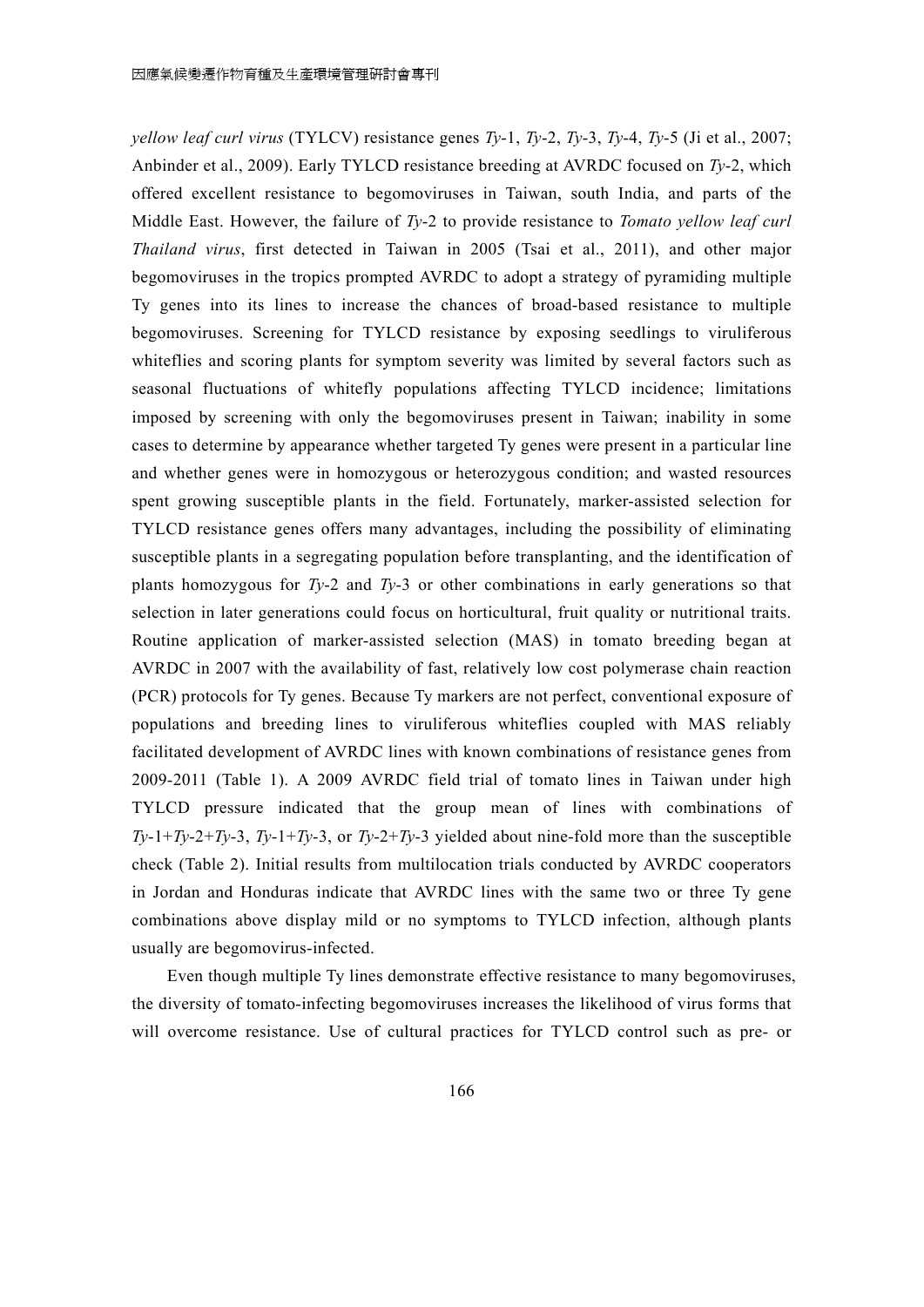post-transplant nets to exclude whiteflies, application of imidacloprids, and crop-free periods coupled with resistance can augment TYLCD resistance. Varieties resistant to both begomoviruses and their vector offer great potential for durable TYLCD resistance. AVRDC is initiating work in collaboration with Cornell University to incorporate the acyl sugar insect resistance trait via MAS into AVRDC multiple Ty lines.

#### **Heat tolerant sweet pepper**

Among the persistent constraints to production of sweet pepper in tropical climates is the crop's poor tolerance to high temperatures. Optimal temperatures for sweet peppers average 2-3 °C less than for hot chili peppers, and exposure to temperatures greater than 40 °C can cause dramatic reductions in net photosynthesis (Wu et al., 2001). When grown at high temperatures rather than at optimal cool temperatures, average fruit set and average fruit size are reduced, resulting in substantially reduced yield. AVRDC searches for genetic variability for these and other physiological parameters, and through recombination and selection, aims to improve the heat tolerance of sweet pepper. In addition to comparative yield component measurements gathered on varieties grown under contrasting temperature conditions (cool fall or winter vs. warm summer), we evaluate temperature sensitivity in root development and pollen viability.

An array of sweet pepper varieties, including heat-tolerant and susceptible checks, are grown in the field under spring and summer conditions, and flowers are harvested the day prior to expected anthesis. The flowers are dried under a heat lamp, and pollen is screened from them. The pollen is placed on glass microscope slides and a drop of 10% sucrose solution with 10 PPM boric acid is added. Samples are incubated at a given temperature for four hours, after which the germination process is stopped with a fixing solution (25% acetic acid, 75% ethanol). Slides are examined under magnification, and the percentage of germinated pollen grain and average pollen tube elongation are estimated. We have found that pollen viability declined progressively with increasing temperature beyond 36 °C, with most lines failing to germinate at temperatures greater than 39 °C; a very few lines, including heat-tolerant checks, may display low rates of pollen germination at temperatures as high as 42 °C. Pollen tube elongation mirrored these germination results. Heat tolerant lines incubated at 36 °C, produced tubes averaging 0.8 mm, while susceptible lines produced pollen tubes 0.2 mm or less in length. Heat tolerant lines could not be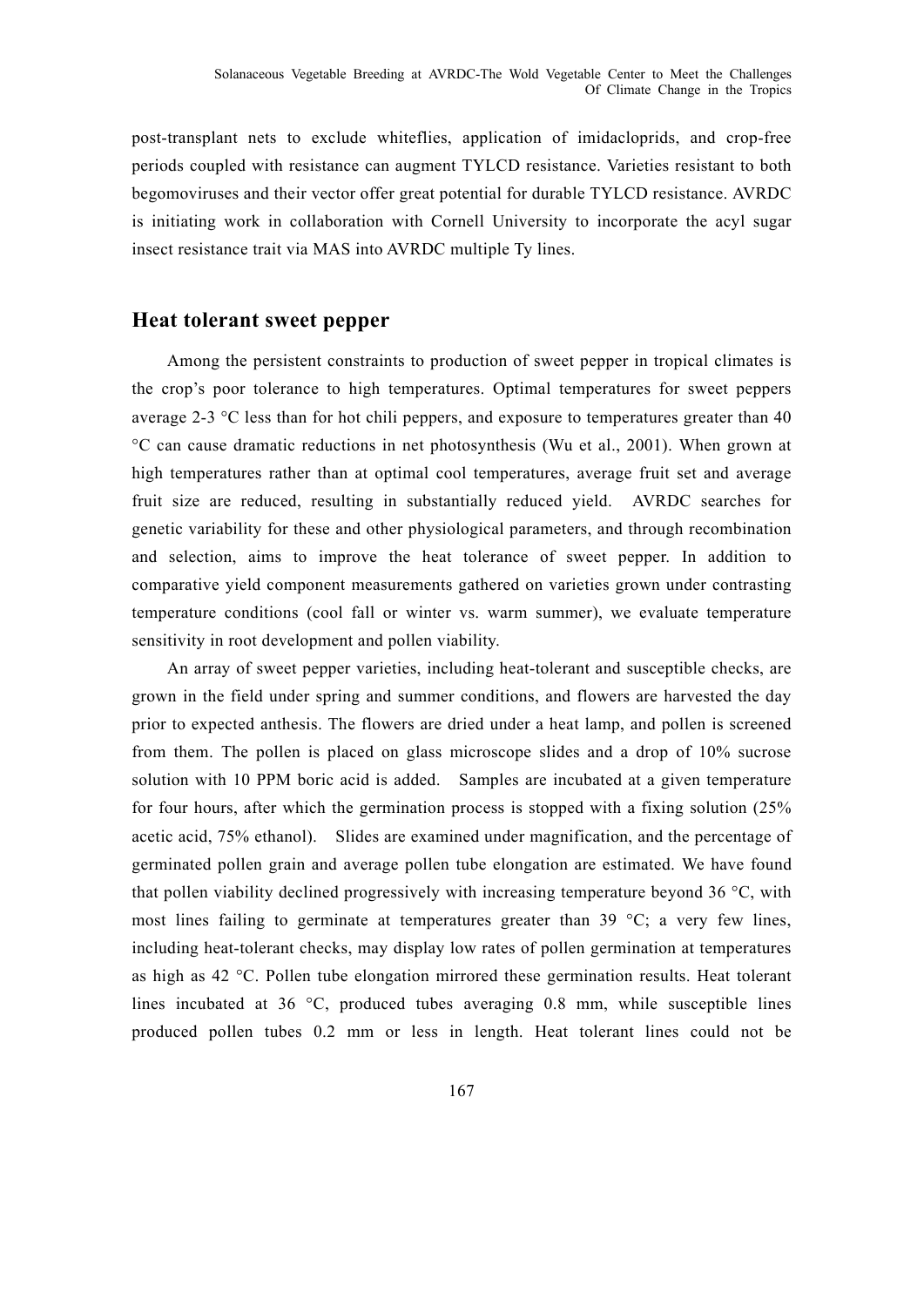distinguished from non-tolerant lines at incubation temperatures of 27 °C.

Roots of plant lines with contrasting heat tolerance were carefully excavated at monthly intervals, separated into three categories (primary [tap] root, secondary roots, and fibrous roots), cleaned, and dried. The dry weight of the primary root was best correlated with summer fruit yield potential  $(r=0.707)$ . This study was compromised by the practice of establishing field crops via plug transplants, which often truncate the primary root.

Summary characterization of numerous genotypes for the noted field performance traits (fruit count, fruit weight, vegetative biomass, as well as relative fruit counts and weights under contrasting growing temperatures, root fraction weights, pollen viability, and pollen tube elongation at elevated temperatures) were compiled, and correlations were conducted with yield results under stressful conditions. Correlations of the several yield components and contributing developmental traits suggested that the most effective way to identify heat tolerant varieties is to grow them under stressful conditions, and select those that perform best. However, genotypes were frequently identified that excelled in one or another of these parameters, but which were not regarded as heat-tolerant. We hope that recombinations among selected parent lines and improvements in our methodologies will allow us to combine those genetic contributors to heat tolerance that are currently obscured by countervailing influences. Greater clarity in understanding the processes of response to elevated temperatures and their genetic control will allow us to make progress in developing superior sweet pepper with improved tolerance to high temperatures.

## **Outlook**

For some solanaceous crops, especially tomato, sources of genes to improve abiotic traits include wild relatives, landraces, or other exotic germplasm. The problems of working with unadapted germplasm with poor horticultural traits and linkage drag, and traits conditioned by many small quantitative trait loci (QTLs) present tremendous challenges to plant breeders. Success will require strong interdisciplinary teams working to design effective protocols that identify trait sources, efficient high throughput marker protocols that effectively screen large populations for many markers, and basic research to understand the mechanisms of crop adaptation to stress.

# **Literature Cited**

Anbinder, I., Reuveni, M., Azari, R., Paran, I., Nahon, S., Shlomo, H., Chen, L., Lapidot, M., and Levin, I. 2009. Molecular dissection of Tomato leaf curl virus resistance in tomato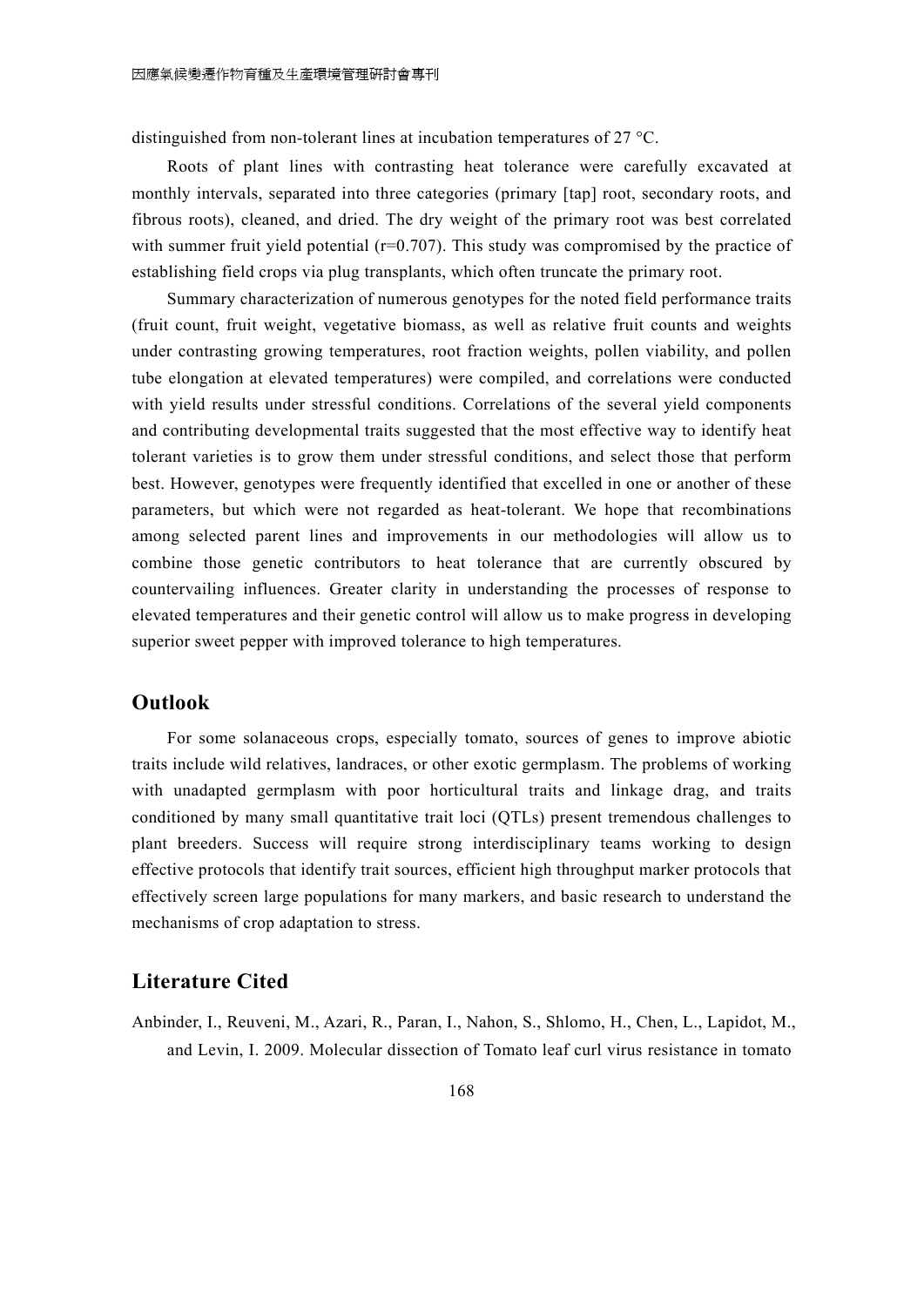line TY172 from *Solanum peruvianum*. Theor. Appl. Genet. 119: 519-530.

- de la Peña, R.C., Ebert, E.W., Gniffke, P., Hanson, P., and Symonds, R.C. 2011. pp 396-410 in: Crop Adaptation to Climate Change. S.S. Yadav, R., Redden, J.L. Hatfield, H. Lotze-Campen, and A. Hall, A., eds. John Wiley and Sons, New Delhi.
- Food and Agriculture Organization of the United Nations. 2006. Agricultural data FAOSTAT. April 2006.

http://faostat.fao.org/faostat/collections?version=ext&hasbulk=0&subset=agriculture

- Ji, Y., Scott, J.W., Hanson, P. Graham, E., and Maxwell, D. 2007. Sources of resistance, inheritance, and location of genetic loci conferring resistance to members of the tomato-infecting begomoviruses. Pp. 343–266 in: Tomato Yellow Leaf Curl Virus Disease. H. Czosnek, ed. Springer, Dordrecht, the Netherlands.
- Tsai, W.S., Shih, S.L., Kenyon, L., Green, S.K., and Jan, F.-J. 2011. Temporal distribution and pathogenicity of the predominant tomato-infecting begomoviruses in Taiwan. Plant Pathology 60: 787-799.
- Weinberger, K. and Lumpkin, T.A. 2007. Diversification into horticulture and poverty reduction: A research agenda. World Development 35: 1464-1480.
- Wu, H., Shou, S.Y., Zhu, Z.J., and Yang, X.T. 2001. Effects of high temperature stress on photosynthesis and chlorophyll fluorescence in sweet pepper (*Capsicum frutescens* L.) Acta Horticulturae Sinica, 28(6): 517-521.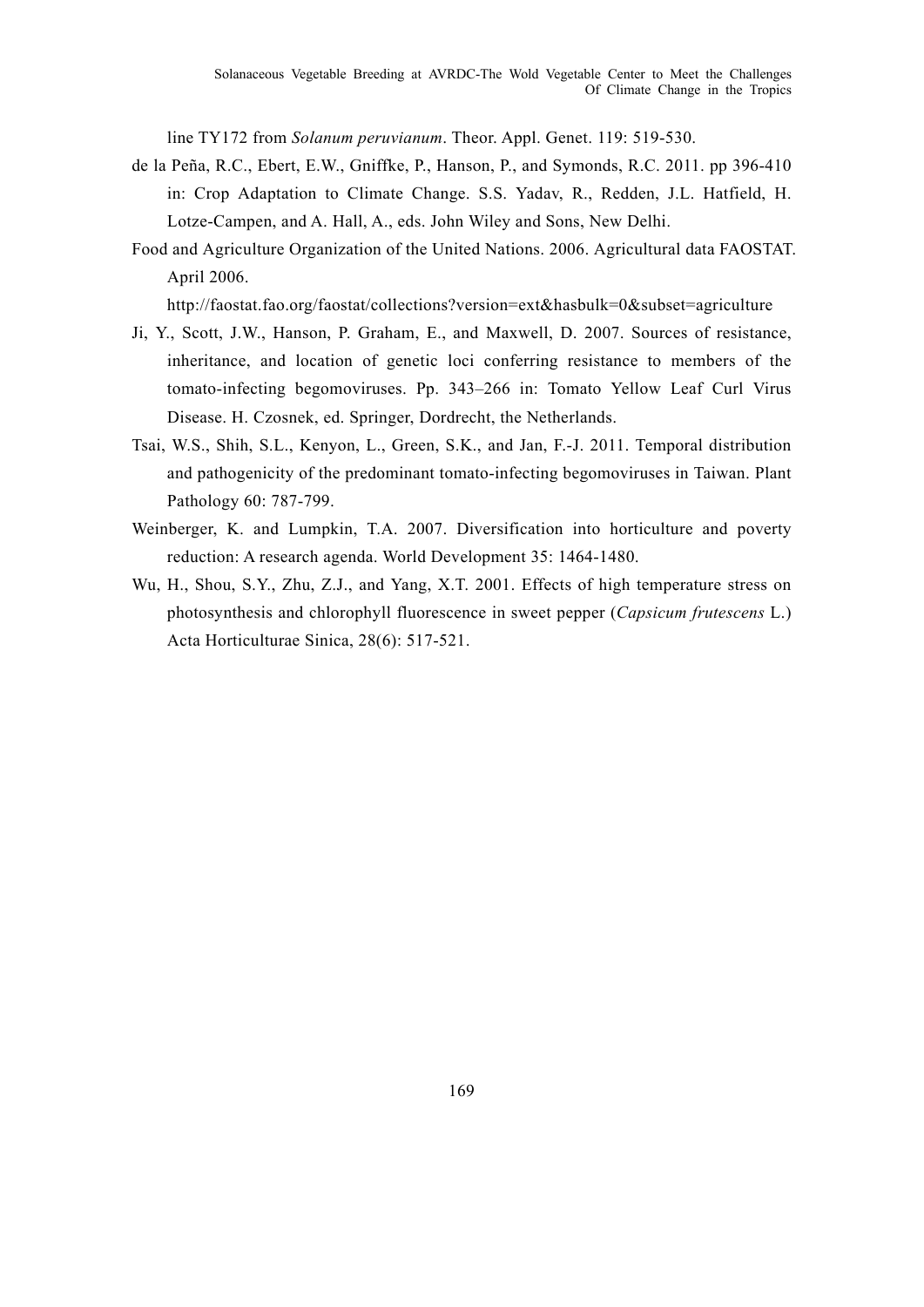| <b>AVRDC</b><br><b>Distribution</b><br>code | Internal code   | Pedigree                           | Tomato yellow leaf curl virus (TYLCV)<br>resistance genes <sup>1</sup> |     |              |      |     | <b>Bacterial</b><br>wilt | <b>Disease</b><br>Resist. <sup>3</sup> | Fruit<br>Shape <sup>4</sup> | Fruit<br>wt  |     |
|---------------------------------------------|-----------------|------------------------------------|------------------------------------------------------------------------|-----|--------------|------|-----|--------------------------|----------------------------------------|-----------------------------|--------------|-----|
|                                             |                 |                                    | Tv1                                                                    | Ty2 | Tv3          | Ty3a | Tv5 | <b>SLM</b><br>$4 - 34$   | $%$ Surv <sup>2</sup>                  |                             |              | g   |
| AVTO1007                                    | <b>CLN3078A</b> | CLN3078F1-12-34-29-7-8-7           | S                                                                      | R   | R            | S.   | S   | S                        | 16                                     | <b>TMV</b>                  | <b>SOR</b>   | 80  |
| <b>AVTO1132</b>                             | <b>CLN3078I</b> | CLN3078F1-12-34-27-9-4-10-19-14    | S                                                                      | R   | $\mathbb{R}$ | S    | S   | S                        | 78                                     | <b>TMV</b>                  | <b>SQR</b>   | 69  |
| <b>AVTO1139</b>                             | <b>CLN3078L</b> | CLN3078F1-12-34-26-8-23-7-6        | S                                                                      | R   | R            | S    | S   | S                        | 85                                     | <b>TMV</b>                  | OBL          | 77  |
| AVTO1141                                    | <b>CLN3109F</b> | CLN3109F1-26-35-11-2-29-10-11      | S                                                                      | R   | S            | R    | S   | S                        | 23                                     | <b>TMV</b>                  | <b>SQR</b>   | 68  |
| <b>AVTO1130</b>                             | CLN3126A-7      | CLN3126A-10-23-8-11-1-13-7         | S                                                                      | R   | S            | R    | S   | S                        | 53                                     | <b>TMV</b>                  | Plum         | 65  |
| <b>AVTO1002</b>                             | <b>CLN3125E</b> | CLN3125F2-21-15-7-25-14            | R                                                                      | R   | R            | S    | S   | S                        | 9                                      | $TMV, F-2$                  | <b>SQR</b>   | 144 |
| <b>AVTO1133</b>                             | CLN3125O-19     | CLN3125F2-21-15-13-29-25-19        | R                                                                      | R   | $\mathsf{R}$ | S    | S   | S                        | 78                                     | $TMV, F-2$                  | <b>OBL-R</b> | 84  |
| <b>AVTO1005</b>                             | <b>CLN3125P</b> | CLN3125F2-21-4-13-1-0              | R                                                                      | R   | R            | S    | S   | S                        | 83                                     | $TMV, F-2$                  | OBL-R        | 69  |
| <b>AVTO1122</b>                             | CLN3150A-5      | CLN3150F1-4-18-8-26-4-5            | S                                                                      | R   | S            | S    | R   | S                        | 30                                     | <b>TMV</b>                  | PL-SOR       | 61  |
| <b>AVTO1143</b>                             | <b>CLN2819B</b> | CLN2819F1-2-1-4-25-6-13-13-21-4-4  | R                                                                      | R   | R            | S    | S   | $\mathsf{R}$             | 8                                      | <b>TMV</b>                  | OBL          | 62  |
| <b>AVTO1137</b>                             | <b>CLN3167B</b> | CLN3167F1-13-18-10-29-6-6-8        | S                                                                      | S   | S            | S    | R   | S                        | 73                                     | $TMV, F-2$                  | $\mathbf{R}$ | 94  |
| <b>AVTO0922</b>                             | <b>CLN3024A</b> | CLN3024F2-104-48-1-18-0            | R                                                                      | R   | S            | S    | S   | S                        | 87                                     | $\overline{a}$              | <b>SQR</b>   | 59  |
| VI045743                                    | $TY52$ (ck)     | <b>BL982</b>                       | R                                                                      | S   | S            | S.   | S   | S                        | <b>NT</b>                              |                             | PL           | 70  |
| <b>AVTO0301</b>                             | CLN2498D (ck)   | CLN2498F1-68-15-22-17-19-12-17-8-0 | S                                                                      | R   | S            | S    | S   | S                        | 83                                     | <b>TMV</b>                  | <b>OBL</b>   | 56  |
| <b>AVTO1080</b>                             | CLN3022E (ck)   | CLN3022F2-154-4-2-30-0             | S                                                                      | S   | S            | S    | S   | S                        | 53                                     | $TMV, F-2$                  | OBL          | 59  |

**Table 1. Elite AVRDC Multiple Ty tomato lines and checks identified from AVRDC trials, 2009-2011.** 

<sup>1</sup>R=homozygous for resistance allele, S=homozygous for susceptible allele as determined by PCR. *Ty*3a is allelic to *Ty*3. SLM4-34 is a marker associated with a AVTO1080 CLN3022E (ck) CLN3022F2-154-4-2-30-0 S S S S S S 53 TMV, F-2 OBL 59 resistance gene near or allelic to *Ty*5.

<sup>2</sup>Values are percent healthy plants after drench inoculation with *Ralstonia solanacearum* (strain Pss4 from Taiwan) in the greenhouse.

<sup>3</sup>TMV=homozygous for *Tm2*<sup>a</sup> allele for resistance to *Tobacco mosaic virus* (TMV); F-2= resistance to race 2 of the fusarium wilt pathogen

<sup>4</sup>SQR=square-round, PL=plum, OBL=oblong, R=round